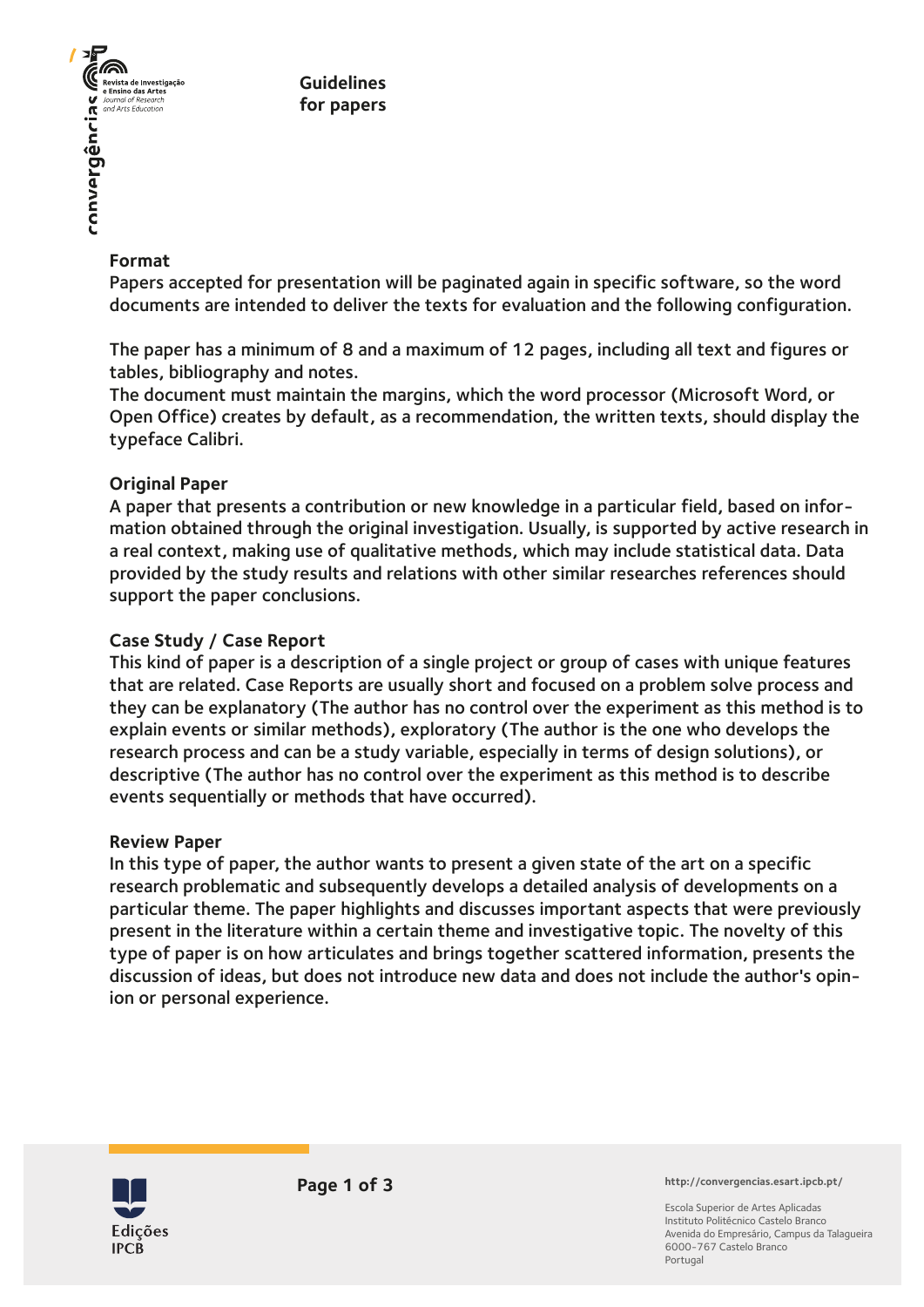

**Guidelines for papers**

## **PAPER STRUCTURE**

These guidelines are a recommendation and a support structure for the preparation of papers proposals, and their submission for evaluation, in an effort for clarity and understanding by the scientific and technical committee.

The proposed papers should contain an organization by chapters that follow the structure chosen by the author. However, the scientific and technical committee recommends the following structure.

Title Subtitle (if applicable)

Title in Portuguese or Spanish Subtitled in Portuguese or Spanish (if applicable)

## Resume

The abstract should briefly indicate the field of study and, in particular, the problem, referring to the main methodologies adopted in the subject area of study and a summary of the results obtained or expected from the study / research.

The abstract can have a maximum length of 10 lines (about 1156 characters, including spaces) and must form a single paragraph.

### Keywords

List a maximum of five keywords (key concepts that best identify the subject of the paper), separated by semicolons.

Abstract It's the translation of the abstract into Portuguese or Spanish.

Keywords It's the translation of keywords into Portuguese or Spanish.

Introduction

Identification of field and field of study, as well as the relevance and purpose of the work or research, presented clearly and explicitly. It is recommended to indicate the scope or context of the work or research implementation, among other data that offers a better work process or results understanding.



**Page 2 of 3 http://convergencias.esart.ipcb.pt/**

Escola Superior de Artes Aplicadas Instituto Politécnico Castelo Branco Avenida do Empresário, Campus da Talagueira 6000-767 Castelo Branco Portugal